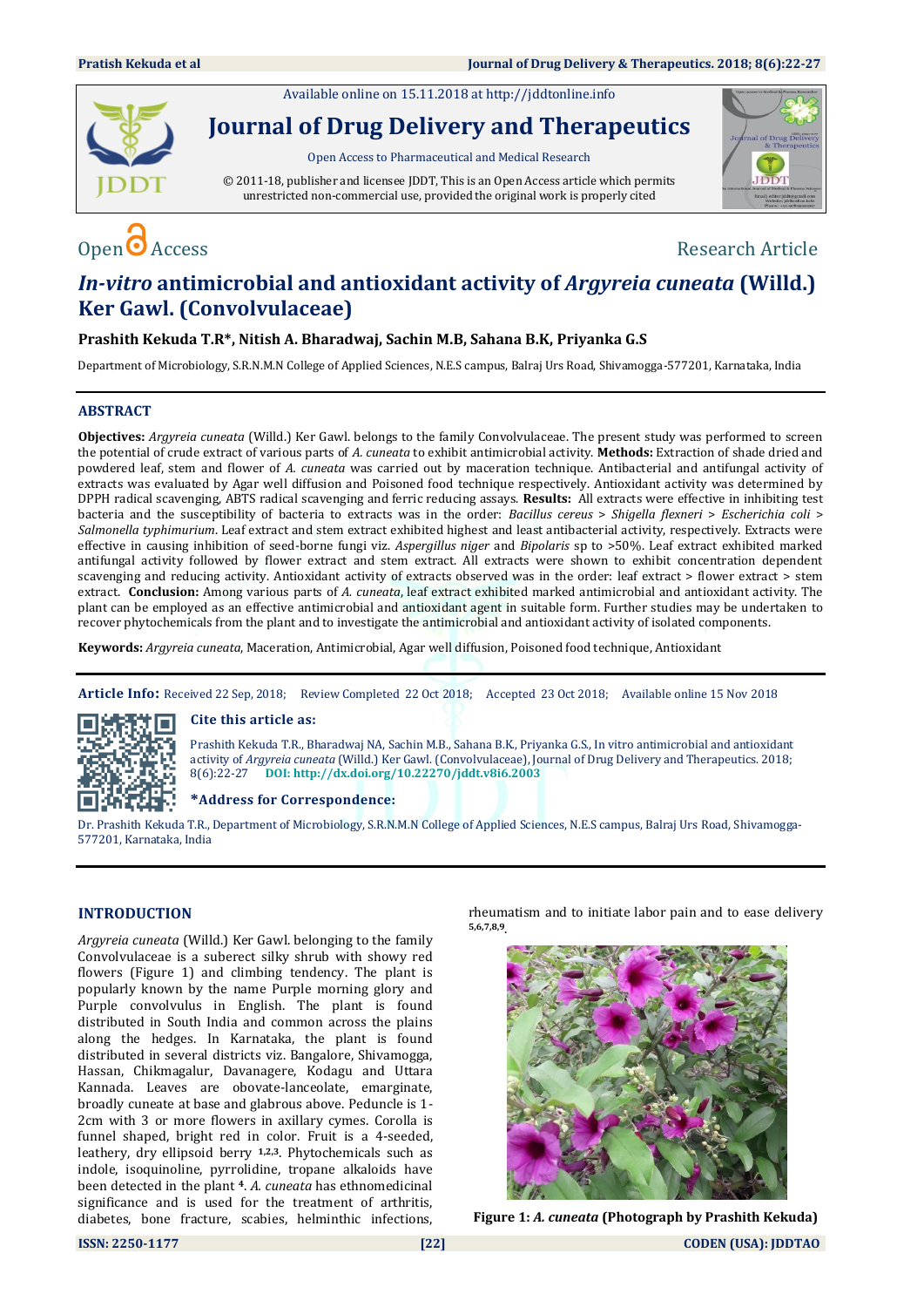The plant also has ethnoveterinary significance in terms of treating anorexia, swelling of throat and retention of fetal membrane **5,10**. *A. cuneata* is reported to exhibit pharmacological activities such as antidiabetic **11,12**, analgesic **13**, antipyretic **14**, and wound healing activity **14**. The present study was conducted to evaluate antibacterial and antifungal activity of various parts viz. leaf, stem and flower of *A. cuneata*.

#### **MATERIALS AND METHODS**

#### **Collection and extraction of plant material**

The plant material was collected near Amruthapura, Tarikere, Karnataka during January 2017. The plant material was authenticated by Dr. Vinayaka K.S, Principal, KFGC, Shikaripura. Maceration process was performed for extraction of shade dried and powdered plant materials (leaf, stem and flower). Methanol was used as extraction solvent. Filtrates were evaporated to dryness at room temperature and crude leaf, stem and flower extracts were obtained **15**.

#### **Antibacterial activity of** *A. cuneata*

Agar well diffusion method was performed to evaluate antibacterial activity of leaf, flower and stem extracts of *A. cuneata* against bacteria viz. *Bacillus cereus*, *Escherichia coli*, *Shigella flexneri* and *Salmonella typhimurium*. Streptomycin was used as reference standard. Zones of inhibition were measured using a ruler **<sup>15</sup>**.

#### **Antifungal activity of** *A. cuneata*

Poisoned food technique was employed to determine antifungal potential of leaf, flower and stem extracts of *A. cuneata* against two seed-borne fungi viz. *Aspergillus niger* and *Bipolaris* sp. Extent of reduction in mycelial growth of test fungi was determined using the formula:

Inhibition of fungal growth  $(\% ) = (C - T / C) \times 100$ , where 'C' denotes the diameter of fungal colonies in control plates and 'D' denotes the diameter of fungal colonies in poisoned plates **15**.

#### **Antioxidant activity of** *A. cuneata*

#### **DPPH radical scavenging assay**

Scavenging effect of various concentrations of leaf, flower and stem extracts of *A. cuneata* against DPPH free radicals was evaluated by employing the protocol of Raghavendra et al. **15**. Ascorbic acid was used as reference standard. Scavenging activity was determined by using the formula:

Scavenging of DPPH radicals  $(\% ) = (Ac - At / Ac) \times 100$ , where 'Ac' and 'At' represents absorbance of DPPH control and absorbance of DPPH in the presence of extracts/ascorbic acid respectively. IC<sub>50</sub> value was calculated.

#### **Pratish Kekuda et al Journal of Drug Delivery & Therapeutics. 2018; 8(6):22-27**

#### **ABTS radical scavenging assay**

The protocol employed by Raghavendra et al. **<sup>15</sup>** was used to evaluate the potential of various concentrations of *A. cuneata* extracts to scavenge ABTS radicals. Ascorbic acid was used as reference standard. The scavenging activity was determined by using the formula:

Scavenging of ABTS radicals  $(\%) = (Ac - At / Ac) \times 100$ , where 'Ac' and 'At' represents absorbance of ABTS control and absorbance of ABTS in the presence of extracts/ascorbic acid respectively. IC<sub>50</sub> value was calculated.

#### **Ferric reducing assay**

The efficacy of different concentrations of extracts of *A. cuneata* to exhibit reducing ability was investigated by Ferric reducing assay **15**. Ascorbic acid was used as reference standard. An increase in the absorbance with the increase in concentration of extracts or ascorbic acid indicated reducing potential.

#### **Statistical analysis**

Experiments were conducted in triplicates. Results are presented as Mean  $\pm$  Standard deviation. IC<sub>50</sub> values were calculated by using Origin (Data Analysis and Graphing) Software version 7.0 for windows.

### **RESULTS AND DISCUSSION**

#### **Antibacterial activity of extracts of** *A. cuneata*

Microbial infections are major cause of death worldwide. Indiscriminate use of antibiotics resulted in several negative impacts such as adverse effects on health, killing of non-target bacteria and emergence of resistant strains of pathogenic bacteria. Crude solvent extracts and purified compounds from higher plants are shown to be promising alternatives for antibiotics with activity even against antibiotic resistant bacteria **16-22**. In this study, we evaluated the potential of extracts of *A. cuneata* against gram positive and gram negative bacteria by agar well diffusion method. All extracts were shown to exhibit antibacterial activity. Among bacteria, *B. cereus* was found to exhibit greater susceptibility to solvent extracts. The susceptibility of test bacteria to extracts was in the order: *B. cereus* > *S. flexneri* > *E. coli* > *S. typhimurium*. Among solvent extracts, leaf extract displayed marked antibacterial activity followed by flower and stem extracts. Reference antibiotic caused higher inhibitory activity against test bacteria while DMSO did not cause inhibition of any of the test bacteria (Table 1; Figure 2). Studies have revealed the antibacterial potential of other *Argyreia* species such as *A. argentea* **<sup>23</sup>**, *A. cymosa* **<sup>24</sup>**, *A. speciosa* **<sup>25</sup>** and *A. osyrensis* **<sup>26</sup>**.

| <b>Test bacteria</b> | Zone of inhibition in cm |                     |                       |                 |                 |
|----------------------|--------------------------|---------------------|-----------------------|-----------------|-----------------|
|                      | Leaf extract             | <b>Stem extract</b> | <b>Flower extract</b> | Antibiotic      | <b>DMSO</b>     |
| B. cereus            | $1.63 \pm 0.05$          | $1.23 \pm 0.05$     | $1.33 \pm 0.05$       | $3.03 \pm 0.05$ | $0.00 \pm 0.00$ |
| E. coli              | $1.40\pm0.00$            | $1.20 \pm 0.00$     | $1.30 \pm 0.00$       | $3.30\pm0.00$   | $0.00 \pm 0.00$ |
| S. typhimurium       | $1.33 \pm 0.05$          | $1.13 \pm 0.05$     | $1.20 \pm 0.00$       | $3.20 \pm 0.00$ | $0.00 \pm 0.00$ |
| S. flexneri          | $1.43 \pm 0.05$          | $1.20 \pm 0.00$     | $1.23 \pm 0.05$       | $3.40 \pm 0.10$ | $0.00 \pm 0.00$ |

**Table 1: Antibacterial activity of** *A. cuneata*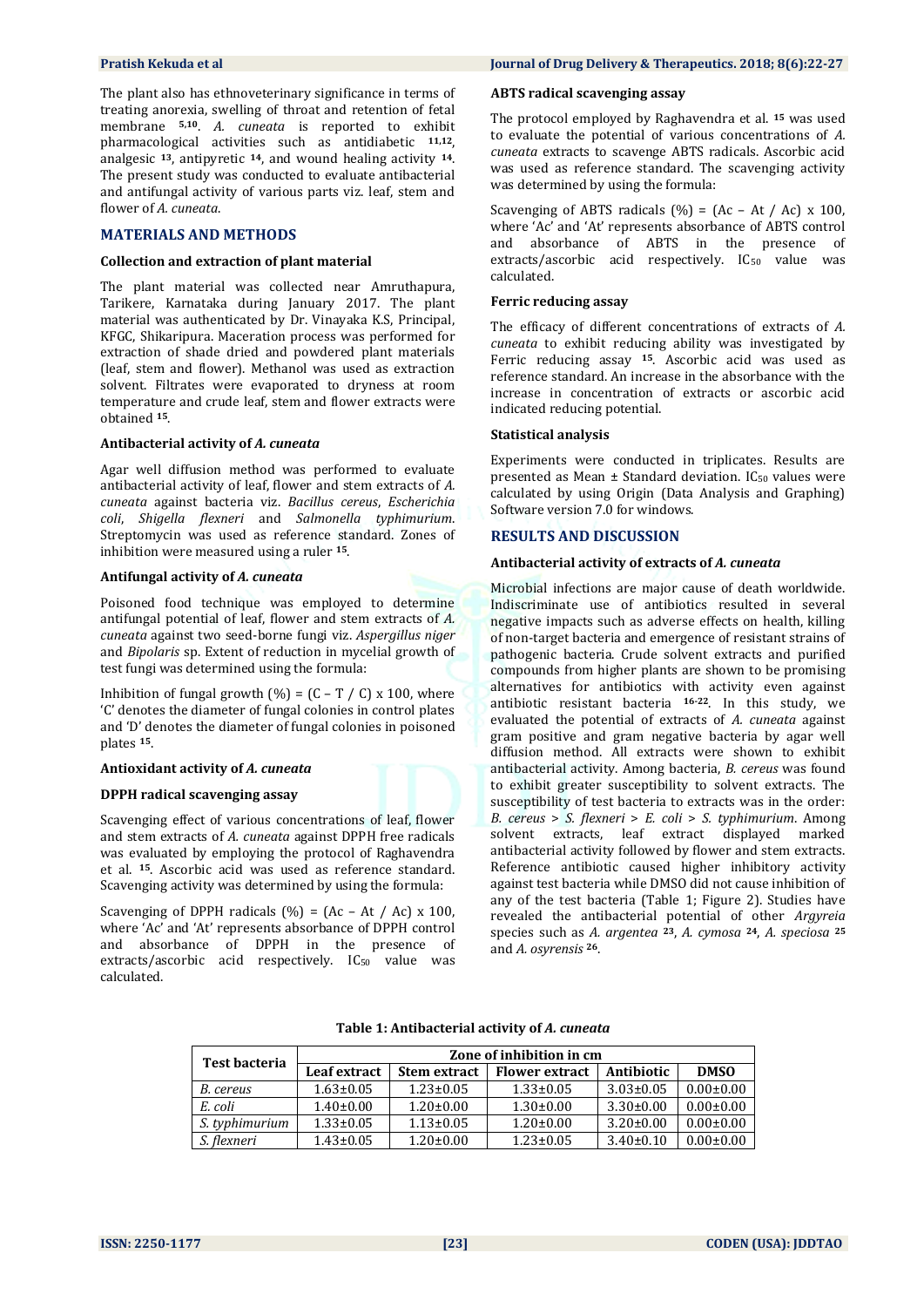**Pratish Kekuda et al Journal of Drug Delivery & Therapeutics. 2018; 8(6):22-27**



A-E. coli; B-B. cereus; C-S. typhimurium; D-S. flexneri 1- Stem extract; 2- Leaf extract; 3- Flower extract

**Figure 2: Inhibition of test bacteria by extracts of** *A. cuneata*

#### **Antifungal activity of extracts of** *A. cuneata*

The extensive and indiscriminate use of synthetic pesticides results in environmental pollution, toxic effects on non-target organisms and humans and development of resistance in fungal pathogens. The use of plants seems to be an effective alternative for synthetic fungicides. Crude extracts and purified compounds from higher compounds have shown to exhibit marked antifungal activity as revealed by a number of studies **18,27-33**. In the present study, we evaluated antifungal activity of *A. cuneata*  extracts by poisoned food technique. All three extracts were effective in causing mycelial growth inhibition of *Bipolaris* sp. and *A. niger* (Table 2; Figure 3). Extracts were shown to inhibit the growth of both fungi to >50%. The extent of inhibition (%) of *Bipolaris* sp. by extracts was in

the order: leaf extract (63.82%) > flower extract (59.57%) > stem extract (56.80%). In case of *A. niger* also, marked inhibitory activity was shown by leaf extract (61.48%) followed by flower extract (58.40%) and stem extract (57.86%). Studies have revealed the antifungal potential of other *Argyreia* species such as *A. nervosa* **<sup>34</sup>** and *A. argentea* **<sup>23</sup>**.

#### **Table 2: Antifungal activity of** *A. cuneata*

| <b>Treatment</b> | Colony diameter in cm |                 |  |
|------------------|-----------------------|-----------------|--|
|                  | <b>Bipolaris sp.</b>  | A. niger        |  |
| Control          | $4.70 \pm 0.00$       | $5.53 \pm 0.05$ |  |
| Leaf extract     | $1.70 \pm 0.00$       | $2.13 \pm 0.05$ |  |
| Flower extract   | $1.90 \pm 0.00$       | $2.30\pm0.00$   |  |
| Stem extract     | $2.03 \pm 0.05$       | $2.33 \pm 0.05$ |  |



**Figure 3: Growth of test fungi in control and poisoned plates**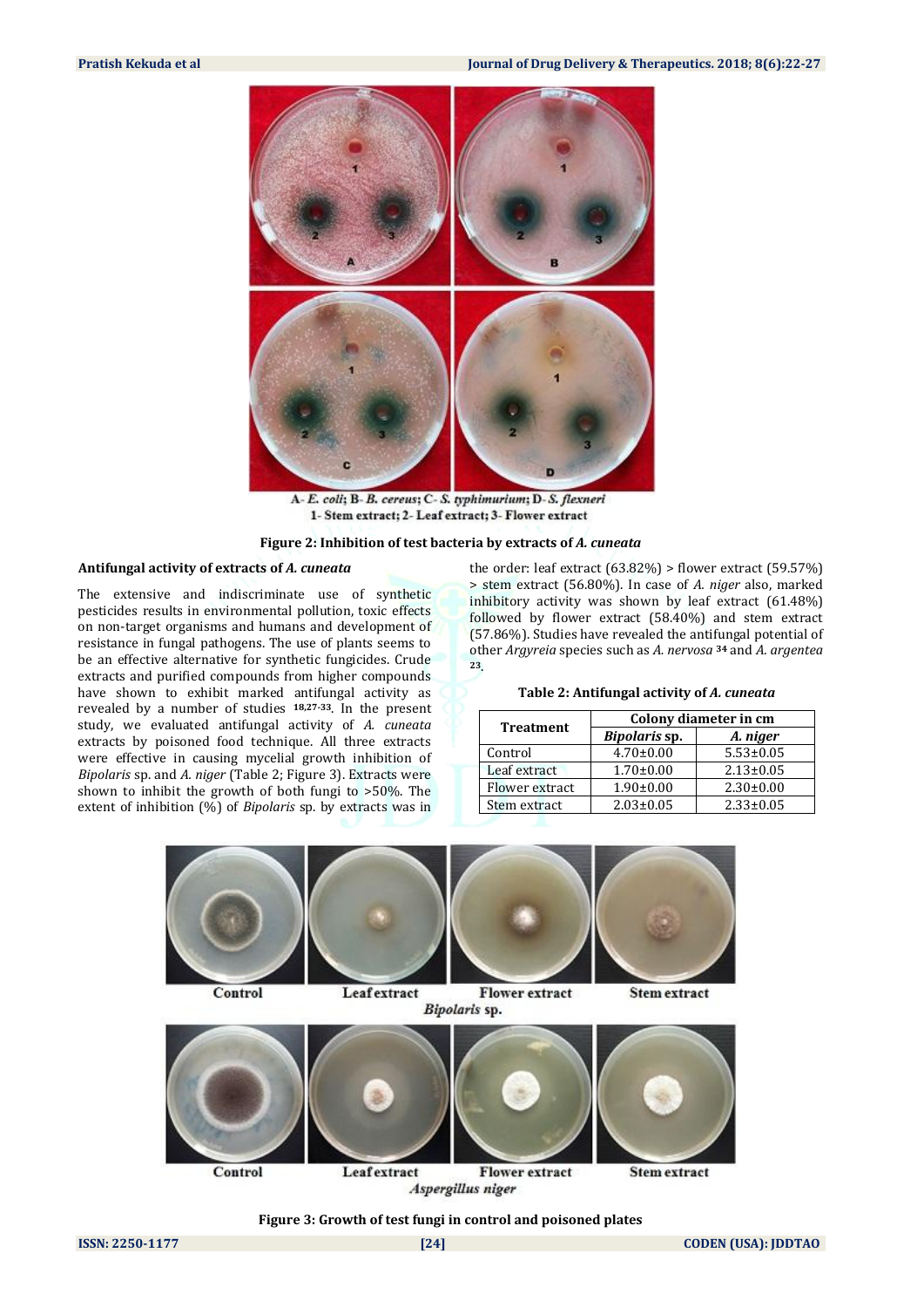#### **DPPH radical scavenging activity of** *A. cuneata*

The method involving scavenging of DPPH radicals is one of the most widely employed assays for evaluating antiradical activity of various kinds of samples including plant extracts **15,35-39**. In this assay, bleaching of DPPH radical color from purple to yellow by various concentrations of extracts and ascorbic acid was monitored at 517nm. Figure 4 shows the result of DPPH radical scavenging activity of *A. cuneata* extracts. All extracts were efficient in scavenging radicals in dose dependent manner. A scavenging potential of 50% and higher was recorded at concentration 12.50µg/ml, 25µg/ml and 50µg/ml in case of leaf extract, flower extract and stem extract respectively.

#### **Pratish Kekuda et al Journal of Drug Delivery & Therapeutics. 2018; 8(6):22-27**

Among extracts, leaf extract was more effective in scavenging radicals with IC<sub>50</sub> value 14.22µg/ml followed by flower extract (IC<sup>50</sup> value 25.35µg/ml) and stem extract (IC<sup>50</sup> value 41.26µg/ml). Ascorbic acid was shown to scavenge DPPH radicals to higher extent (IC<sub>50</sub> value 8.17µg/ml) when compared to *A. cuneata* extracts. It is evident from the results of the present study that the extracts of *A. cuneata* can possibly act as antioxidants owing to their scavenging ability against free radicals. Studies have shown the DPPH radical scavenging potential of various *Argyreia* species such as *A. nervosa* **<sup>40</sup>**, *A. osyrensis* **<sup>26</sup>**, *A. elliptica* **<sup>41</sup>**, *A. argentea* **<sup>42</sup>**, *A. roxburghii* **<sup>43</sup>** and *A. cymosa* **<sup>44</sup>**.



#### **ABTS radical scavenging activity of** *A. cuneata*

Like DPPH radical scavenging assay, the scavenging of ABTS radicals is another widely used assays for determining antiradical activity of various kinds of samples including plant extracts **15,35,38,39,45,46**. Substances capable of donating electron (antioxidants) can reduce the bluegreen colored ABTS radical solution into colorless form. In the present study, extracts of *A. cuneata* were shown to be effective in scavenging ABTS radicals in dose dependent manner and the result obtained is shown in Figure 5. All extracts were effective in scavenging ABTS radicals in concentration dependent manner. A scavenging potential of 50% and higher was recorded at concentration 12.50µg/ml in case of leaf extract while flower extract and stem extract revealed a scavenging potential of 50% and higher at concentration 25µg/ml. Among extracts, leaf extract was more effective in scavenging ABTS radicals with IC<sub>50</sub> value 9.34µg/ml followed by flower extract (IC<sub>50</sub> value 14.98µg/ml) and stem extract (IC<sub>50</sub> value 22.47µg/ml). Ascorbic acid was shown to scavenge ABTS radicals to higher extent  $[IC_{50}$  value 5.83 $\mu$ g/ml) when compared to *A. cuneata* extracts. Although leaf, flower and stem extracts of *A. cuneata* displayed lower scavenging of ABTS radicals, however, it is evident that the extracts can be potent radical scavengers. Studies have shown the potential of other *Argyreia* species such as *A. cymosa* **<sup>44</sup>**, *A. nervosa* **<sup>47</sup>** to scavenge ABTS radicals.



**Figure 5: Scavenging of ABTS radicals by extracts of** *A. cuneata*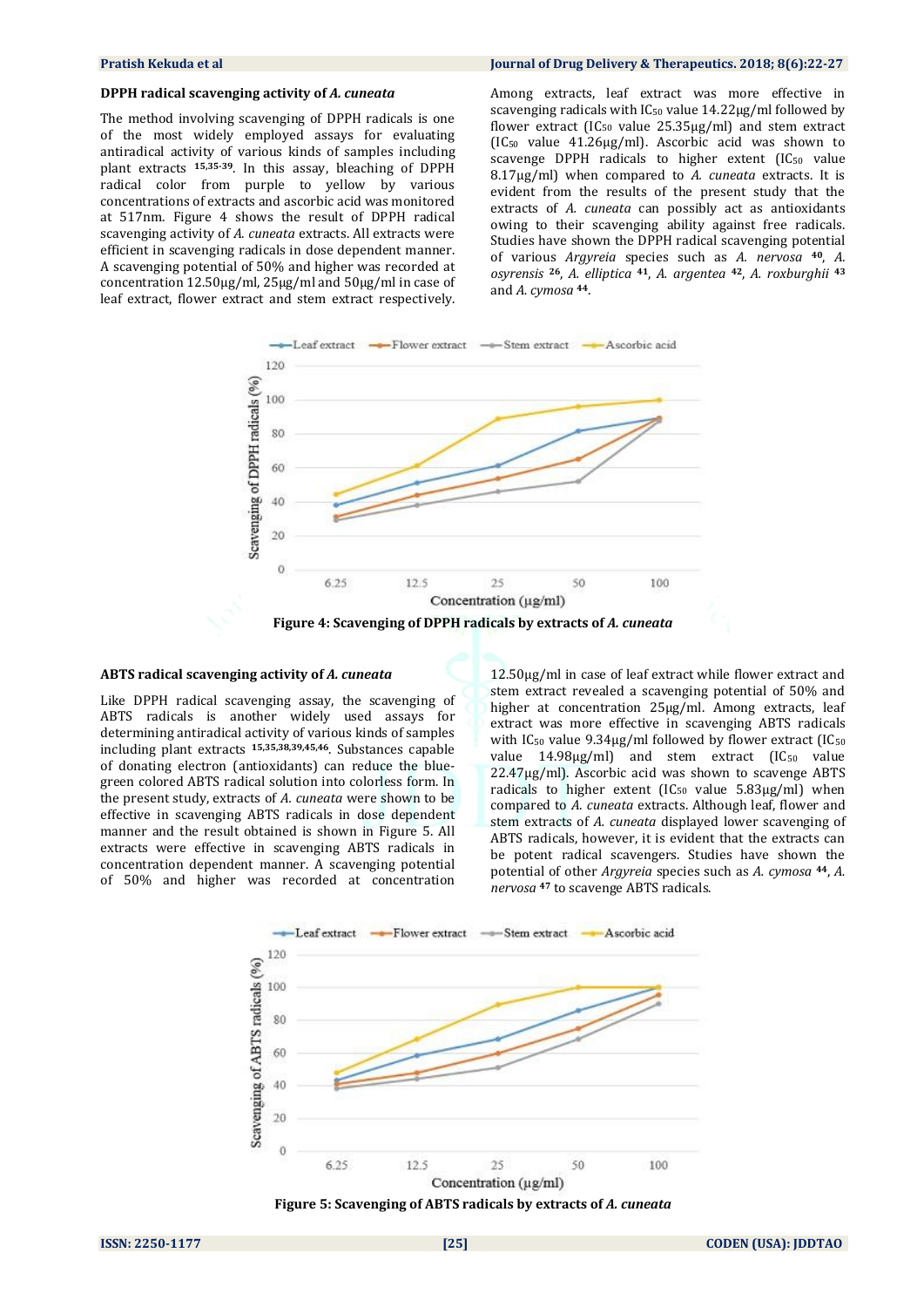#### **Ferric reducing activity of** *A. cuneata*

In this study, the reducing ability of leaf, flower and stem extracts of *A. cuneata* was evaluated by ferric reducing assay. The reducing ability of a substance is shown to be a significant indicator of its antioxidant capacity. The presence of reductones is responsible for reducing potential of the sample and these reductones reduce the Fe3+/ferricyanide complex to the ferrous form resulting in the formation of Perl's Prussian blue complex. The intensity of the color complex is measured at 700nm in order to reveal the extent of reduction process **45,48-51**. In

#### **Pratish Kekuda et al Journal of Drug Delivery & Therapeutics. 2018; 8(6):22-27**

the present study, an increase in the absorbance with increase in the concentration of extracts of *A. cuneata* and ascorbic acid was observed indicating the reducing efficacy of extracts and ascorbic acid (Figure 6). The reducing potential observed was in the order: Ascorbic acid > leaf extract > flower extract > stem extract. It is clear from the results observed that the extracts of *A. cuneata* possess electron donating ability and hence the extracts can possibly terminate the chain reactions caused by free radicals. The reducing potential of other *Argyreia* species such as *A. argentea* **<sup>42</sup>**, and *A. roxburghii* **<sup>43</sup>** has been reported.



**Figure 6: Ferric reducing activity of extracts of** *A. cuneata*

#### **CONCLUSION**

*Argyreia cuneata* was shown to exhibit antimicrobial and antioxidant activity. Among various extracts, leaf extract exhibited marked activity followed by flower and stem extracts. The plant can be used against diseases caused by pathogenic bacteria and seed-borne fungi and oxidative damage.

#### **ACKNOWLEDGEMENTS**

Authors are thankful to Head, Department of Microbiology and Principal, S.R.N.M.N College of Applied Sciences,

#### **REFERENCES**

- 1. Saldanha CJ, Nicolson DH. Flora of Hassan district, Karnataka, India. Amarind Publishing Co Pvt Ltd, New Delhi, India, 1976, Pp 464.
- 2. Gamble JS. Flora of the Presidency of Madras. Volume II. Bishen Singh Mahendra Pal Singh, Dehra Dun, India, 1993, Pp 909.
- 3.
- http://florakarnataka.ces.iisc.ac.in/hjcb2/herbsheet.php?id= 1147&cat=1
- 4. Semwal DK, Bamola A, Rawat U. Chemical constituents of some antidiabetic plants. Universities' Journal of Phyto-chemistry and Ayurvedic Heights 2007; 2: 40-48.
- 5. Quattrocchi U. CRC world dictionary of medicinal and poisonous plants. CRC press, Boka Raton, 2012, Pp 376.
- 6. Kumar S, Saini M, Kumar V, Prakash O, Arya R, Rana M, Kumar D. Traditional medicinal plants curing diabetes: A promise for today and tomorrow. Asian J Tradit Med 2012; 7(4): 178- 188.
- 7. Lingaraju DP, Sudarshana MS, Rajashekar N. Ethnopharmacological survey of traditional medicinal plants

Shivamogga and N.E.S, Shivamogga for the immense support given to conduct work. Authors extend sincere thanks to Dr. Vinayaka K.S, Principal, KFGC, Shikaripura for identifying the plant. Authors also thank Dr. Raghavendra H.L for his assistance.

### **SOURCES OF FUNDING**

None

#### **CONFLICTS OF INTEREST**

None declared

in tribal areas of Kodagu district, Karnataka, India. J Pharm Res 2013; 6(2): 284-297.

- 8. Dhivya SM, Kalaichelvi K. Medicinal plants used by Irula tribes of Nellithurai Beat, Karamadai Range, Western Ghats, Tamil Nadu, India: An ethnobotanical survey. Journal of Medicinal Plants Studies 2016; 4(4): 270-277.
- 9. Kumar PGM, Shiddamallayya N. Survey of wild medicinal plants of Hassan district, Karnataka. Journal of Medicinal Plants Studies 2016; 4(1): 91-102.
- 10. Raveesha HR, Sudhama VN. Ethnoveterinary practices in Mallenahalli of Chikmagalur taluk, Karnataka. Journal of Medicinal Plants Studies 2015; 3(1): 37-41.
- 11. Biradar SM, Rangani AT, Kulkarni VH, Joshi H, Habbu PV, Smita DM. Prevention of onset of hyperglycemia by extracts of *Argyriea cuneata* on alloxan-induced diabetic rats. J Pharm Res 2010; 3(9): 2186-2187.
- 12. Malathi S, Balasubramaniam V, Kumar JS, Kumar NR, Kaffoor AH. Antidiabetic effect of methanolic leaf extract of *Argyreia cuneata* Willd. Ex Ker- Awl. (Convolvulaceae). World J Pharm Pharm Sci 2017; 6(8): 1650-1663.